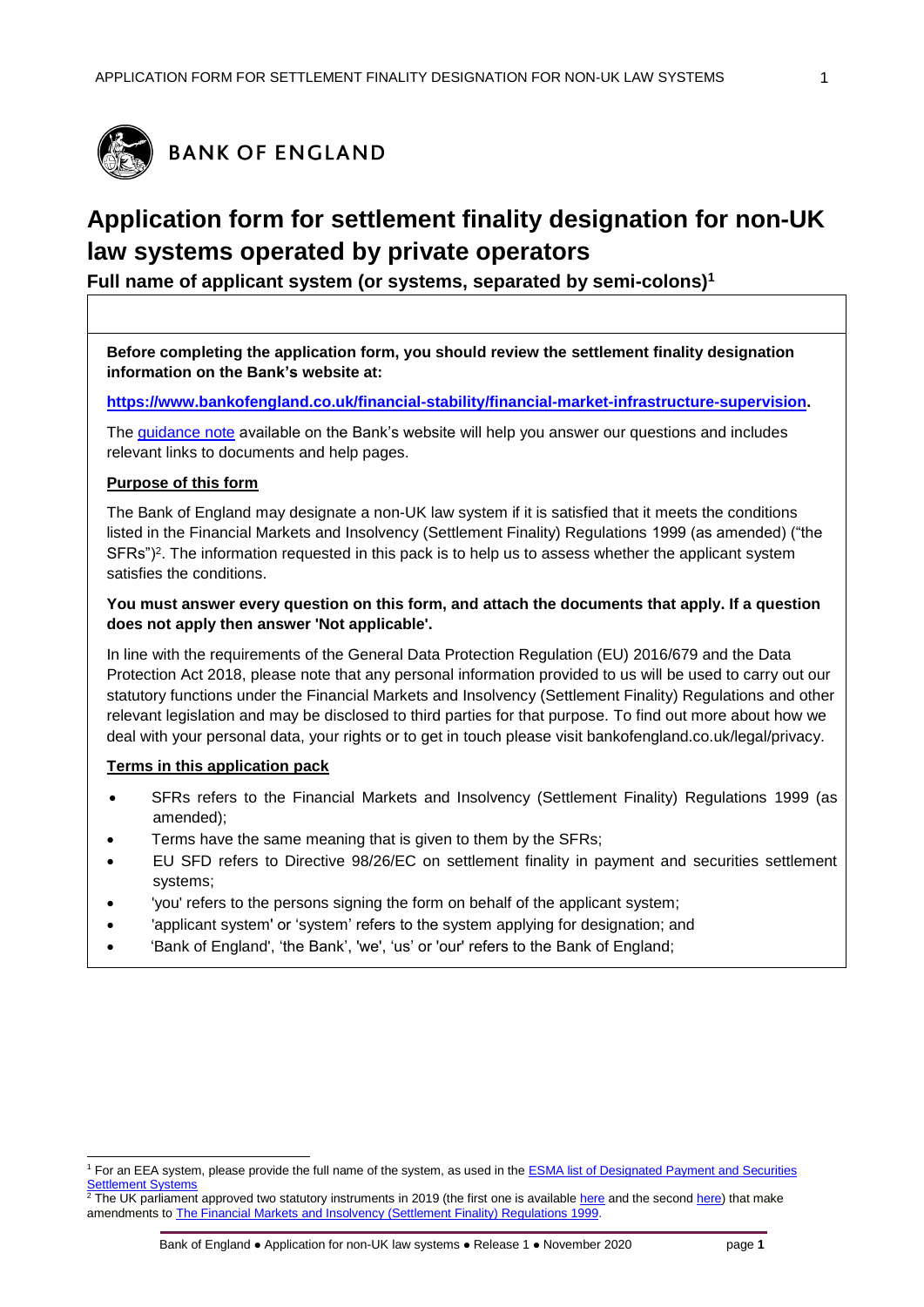## **Application requirements**

We are taking a proportionate and risk-based approach to assessing applications for designation from non-UK law systems. The process set out in the table below seeks to achieve such proportionality while ensuring that the Bank meets its statutory responsibilities as designating authority. Please be aware that the Bank will consider each application on a case-by-case basis, and may consider other criteria or requirements as relevant to reaching its final decision on any application. Please refer to the [guidance note](https://www.bankofengland.co.uk/-/media/boe/files/financial-stability/financial-market-infrastructure-supervision/application-guidance-sfd-private-systems) for more details on how the Bank will assess and determine applications.

|                                                                         | Are you designated under the EU SFD?        |                             |  |
|-------------------------------------------------------------------------|---------------------------------------------|-----------------------------|--|
| <b>Section</b>                                                          | <b>Yes</b>                                  | <b>No</b>                   |  |
| <b>Core Details</b><br>1.                                               | Please answer all questions                 |                             |  |
| 2. Requirement 1 -<br>Establishment, participation<br>and governing law | Please answer questions 2.1 and<br>2.2 only | Please answer all questions |  |
| 3. Requirement 2 -<br>Arrangements and resources                        | Please answer all questions*                |                             |  |
| 4. Requirement 3 - Financial<br>resources                               |                                             |                             |  |
| 5. Requirement 4 – Co-operation<br>with other authorities               | Please answer all questions                 |                             |  |
| 6. Requirement 5 - Specific<br>provisions                               | Please skip this section                    | Please answer all questions |  |
| 7. Requirement 6 - Default<br>arrangements                              | Please answer all questions*                |                             |  |
| 8. Participants                                                         |                                             |                             |  |
| Declaration<br>9.                                                       |                                             |                             |  |

\* Please skip the *Arrangements and resources and Financial resources* sections if you are a third country central counterparty or a third country CSD that has been recognised to offer services in the UK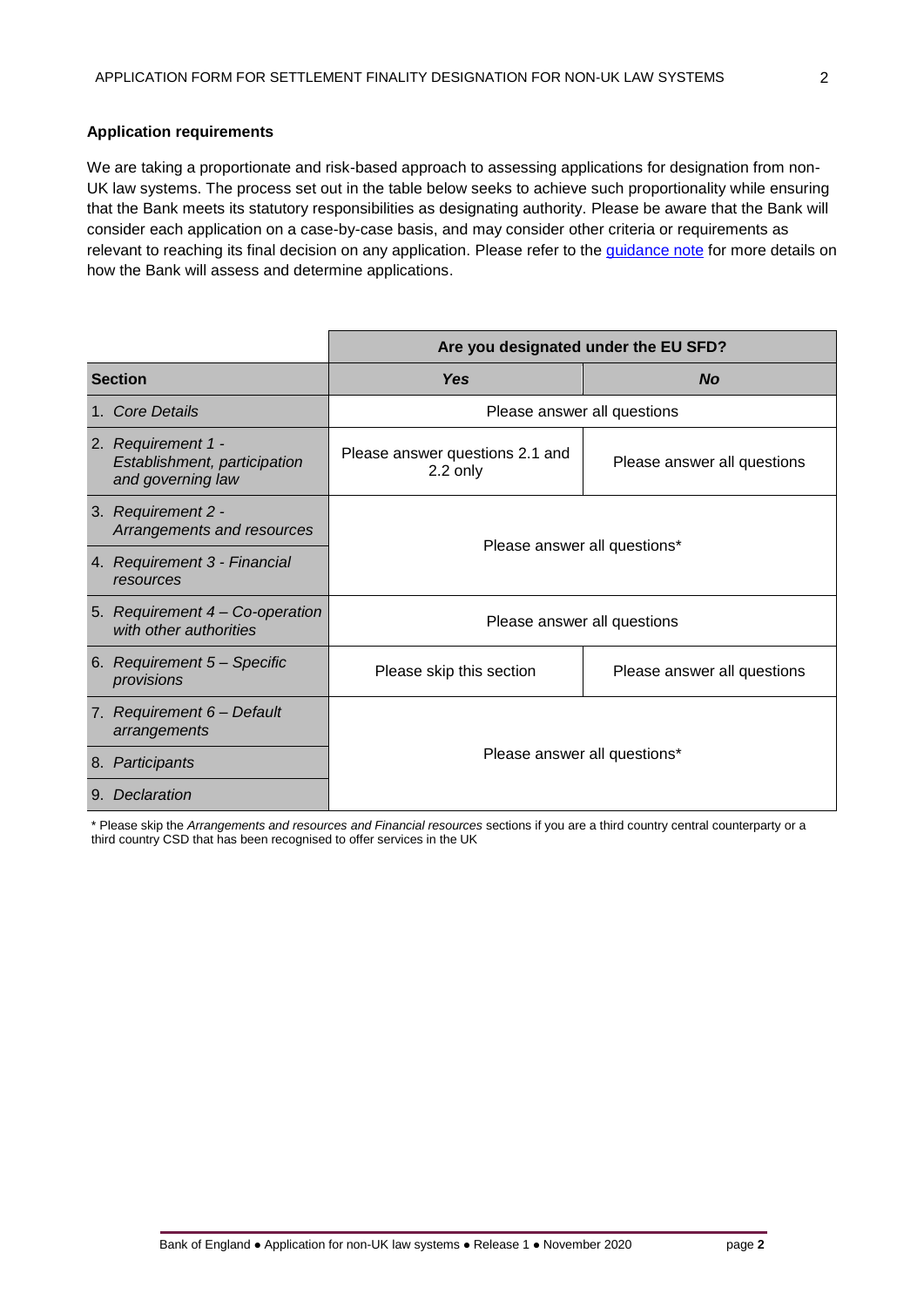# 1

# **Core details**

#### **Why we ask the questions in this section**

We need to know this information to contact you during our assessment, to enable efficient processing of your application and to update the public record of designated systems.

# **Contact for this application**

## **1.1 Contact details of the person we will get in touch with about this application.**

This must be someone who has the authority to submit an application to apply for designation on behalf of the above named system.

| <b>Title</b>                |  |
|-----------------------------|--|
| First name(s)               |  |
| Surname                     |  |
| Job title                   |  |
| <b>Business address</b>     |  |
| Postcode                    |  |
| Country                     |  |
| Phone number                |  |
| Mobile number<br>(optional) |  |
| Email address               |  |

## **1.2 Details of the applicant system**

System(s)\*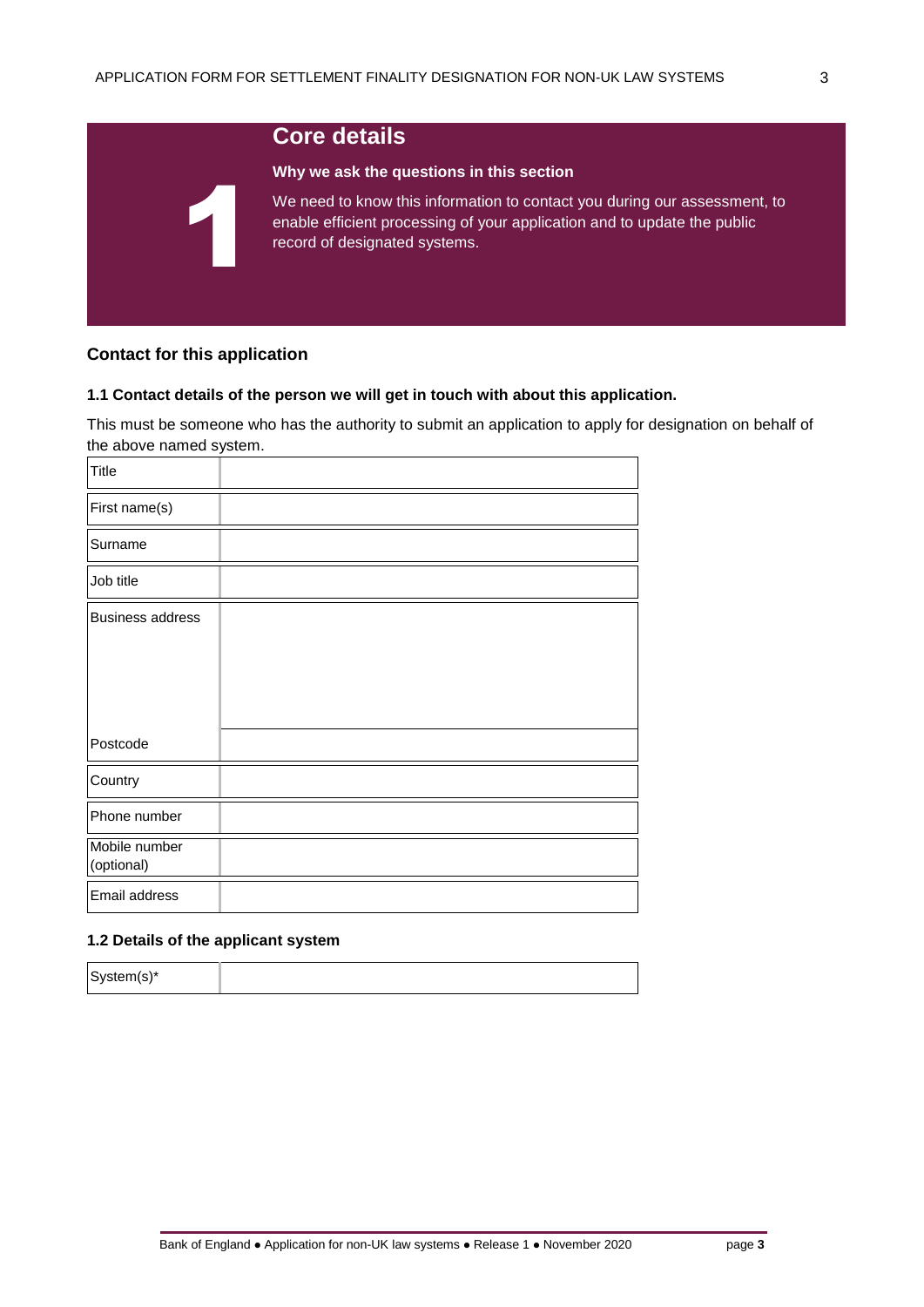| Operator*                                                              |                                                                                                                                               |
|------------------------------------------------------------------------|-----------------------------------------------------------------------------------------------------------------------------------------------|
| Country*                                                               |                                                                                                                                               |
| Name of the<br>supervising authority<br>(or authorities)               |                                                                                                                                               |
| Contact details of<br>the supervising<br>authority (or<br>authorities) | $\bullet$ $\blacksquare$ . And the additional contribution of the later of the state $\blacksquare$ . $\blacksquare$ . The state of the state |

Details that may be published on the Bank's website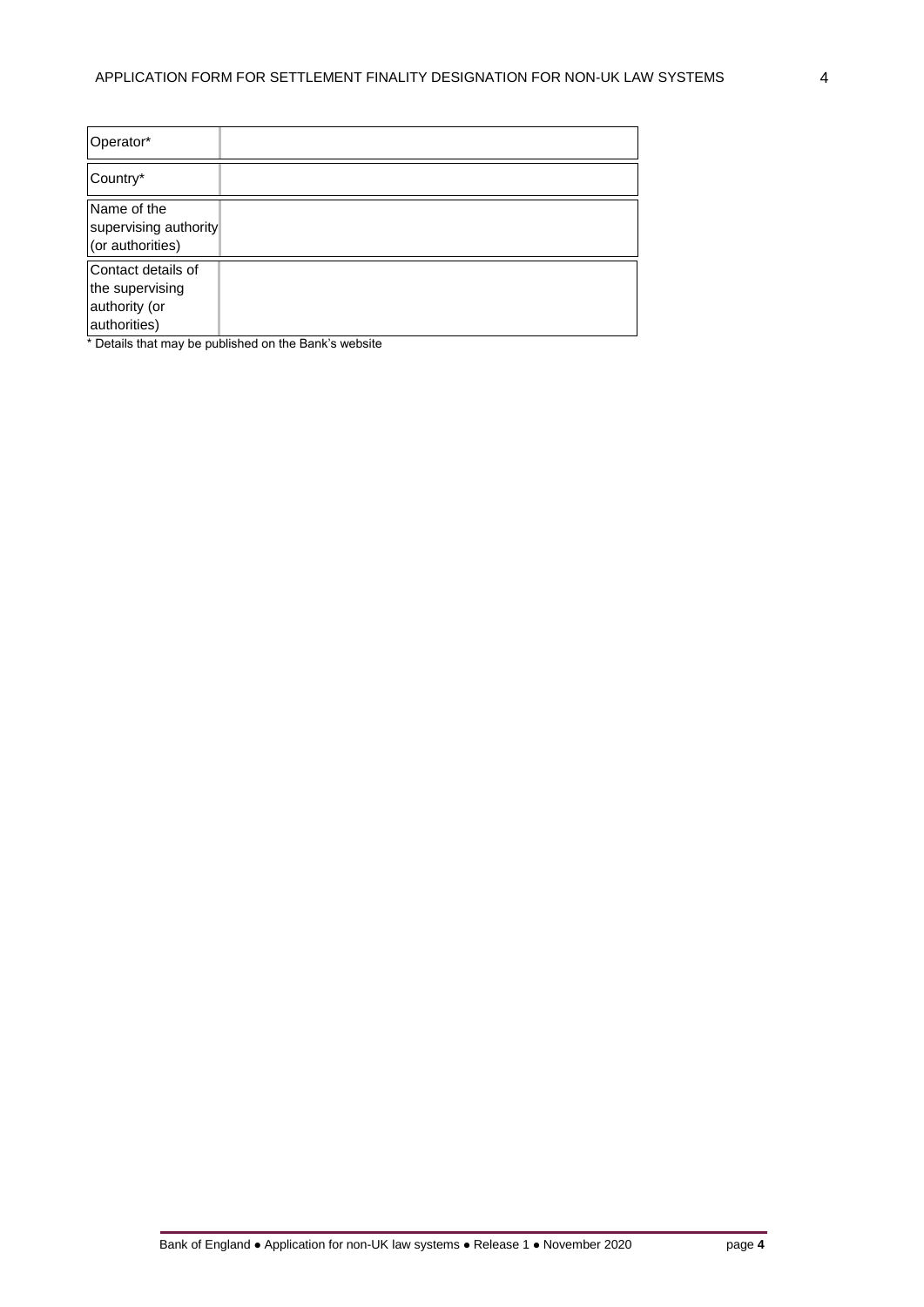# **Requirement 1 - Establishment, participation and governing law**

#### **Why we ask the questions in this section**

We need to know whether the applicant system qualifies for settlement finality protections in the UK. According to Para. 1 of the SFRs schedule, for UK settlement finality protections to be granted under the SFRs, a system must:

- (a) Have at least three institutions participating in the system, unless otherwise determined by the Bank in any case where there are two institutions participating in the system and the Bank considers that designation is required on the grounds of systemic risk; and
- (b) Be a system through which transfer orders are effected.

#### **2.1 What is the governing law of the applicant system?**

#### **2.2 Is the applicant system EU SFD designated?**

 $\Box$ No ▶ Continue to Question 2.3

2

 $\Box$ Yes ▶ Skip to Section 3, Question 3.1

#### **2.3 Are there at least three institutions participating in the applicant system?**

 $\Box$ Yes ▶ Continue to Question 2.4

No ▶ Provide the information below

| Please indicate if the applicant system has two     |  |
|-----------------------------------------------------|--|
| participating institutions and provide any relevant |  |
| information/evidence that may assist the Bank in    |  |
| considering whether designation is required on the  |  |
| grounds of systemic risk.                           |  |

## **2.4 Are transfer orders carried out through the applicant system?**

- No ▶ The system is not eligible for UK settlement finality protections.
	- Yes  $\blacktriangleright$  Provide the information below and continue to Question 2.5

| Please provide supporting evidence, for example the |  |
|-----------------------------------------------------|--|
| relevant part(s) of the applicant system's rules    |  |
| Iwhere transfer orders are defined.                 |  |
|                                                     |  |
|                                                     |  |

## **2.5 Does the applicant system effect any orders relating to financial instruments other than securities through the system?**

No ▶ Continue to Question 3.1



 $\Box$ 

П  $\Box$ 

Yes ▶ Provide the information below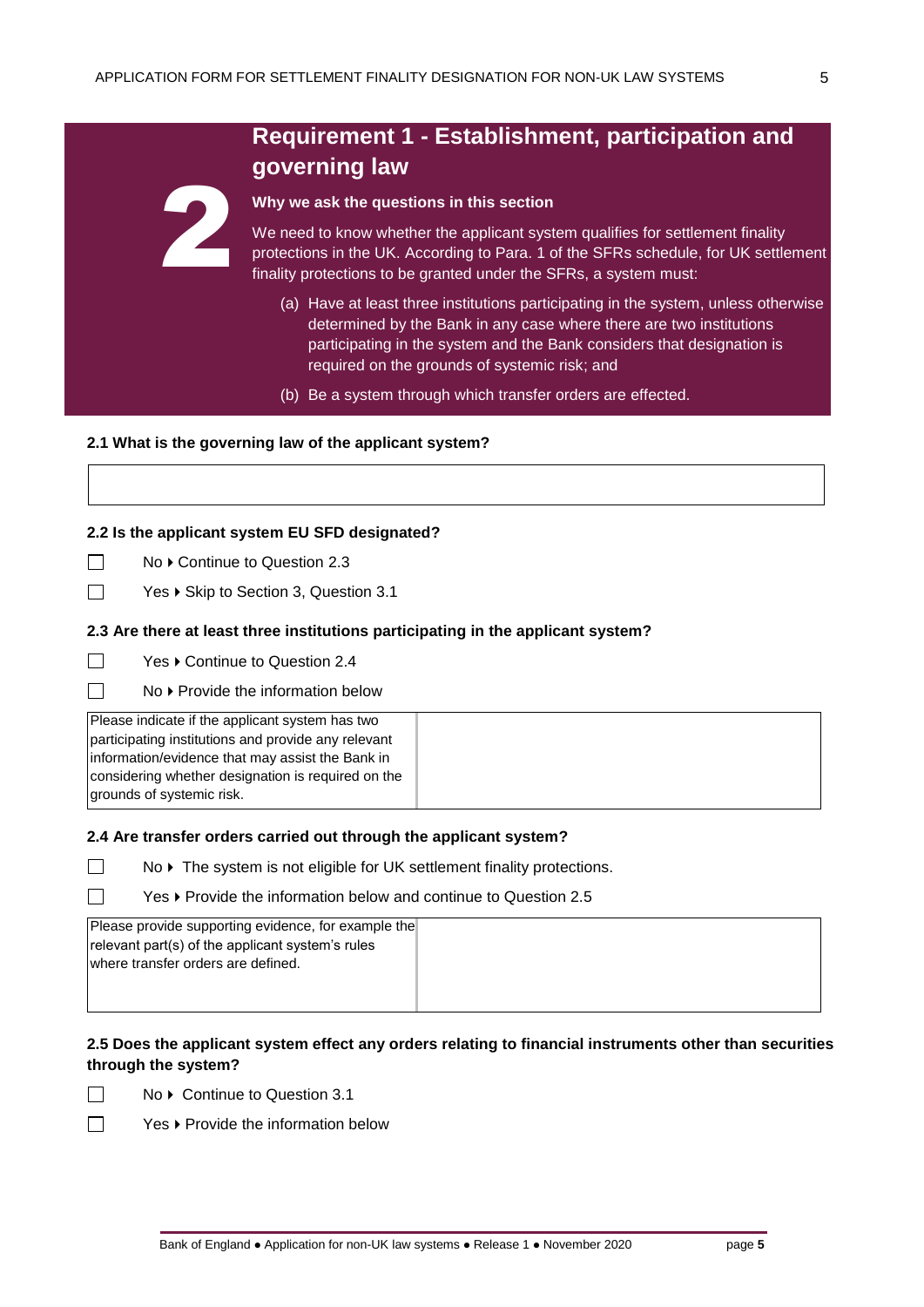| Please list the types of orders effected through the  |  |
|-------------------------------------------------------|--|
| applicant system that relate to financial instruments |  |
| other than securities, and any relevant               |  |
| Information/evidence that may assist the Bank in      |  |
| considering whether designation is required on the    |  |
| grounds of financial stability.                       |  |
|                                                       |  |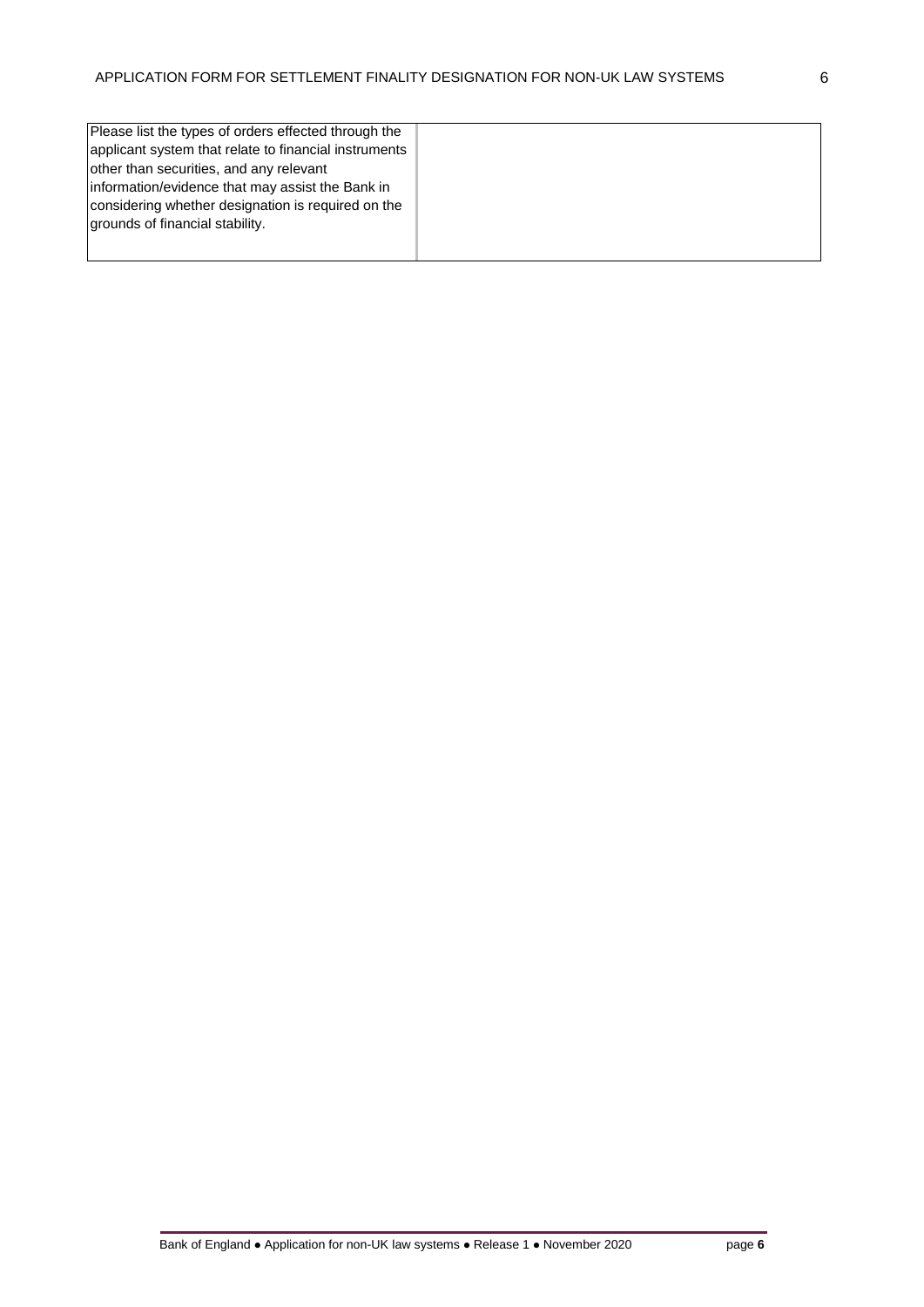# **Requirement 2 – Arrangements and resources**

#### **Why we ask the questions in this section**



For UK settlement finality protections to be granted under the SFRs, a system must have adequate arrangements for the effective monitoring and enforcement of compliance with its rules.

As highlighted in the [guidance note,](https://www.bankofengland.co.uk/-/media/boe/files/financial-stability/financial-market-infrastructure-supervision/application-guidance-sfd-private-systems) the Bank will rely on the jurisdictional implementation of the [Principles](https://www.bis.org/cpmi/info_pfmi.htm)  [for Financial Market Infrastructures](https://www.bis.org/cpmi/info_pfmi.htm) (PFMIs) to provide assistance in determining whether some of the statutory criteria in the SFRs are met (please refer to the guidance note for more information on the PFMIs).

Where a system's jurisdiction has been found to be consistent, for the relevant FMI type, with Principles 1, 2 and 3 of the Principles for Market Infrastructure (PFMIs) through a Level 2 assessment, this evidence can be used to show that requirement 2 has been met.

**Principle 1: Legal basis** – An FMI should have a well-founded, clear, transparent, and enforceable legal basis for each material aspect of its activities in all relevant jurisdictions.

**Principle 2: Governance** – An FMI should have governance arrangements that are clear and transparent, promote the safety and efficiency of the FMI, and support the stability of the broader financial system, other relevant public interest considerations, and the objectives of relevant stakeholders.

**Principle 3: Framework for the comprehensive management of risks** – An FMI should have a sound risk-management framework for comprehensively managing legal, credit, liquidity, operational and other risks.

**3.1 Is the applicant system operated by a third country central counterparty or a third country CSD<sup>3</sup> that has been recognised to offer services in the UK?** 

 $\Box$  No  $\triangleright$  Continue to Question 3.2

l

 $\Box$  Yes  $\blacktriangleright$  Skip to Section 5, Question 5.1

**3.2 The applicant system must have adequate arrangements and resources for the effective monitoring and enforcement of compliance with its rules or, as respects monitoring, arrangements providing for that function to be performed on its behalf (and without affecting its responsibility) by another body or person who is able and willing to perform it.**

| If available, please provide a Level 2<br>assessment report covering PFMI<br>Principles 1-3. |  |
|----------------------------------------------------------------------------------------------|--|
| If you cannot provide the information<br>above, or are not subject to domestic               |  |
| legislation that implement the PFMI,                                                         |  |
| please provide other relevant supporting<br>evidence, for example the relevant part(s)       |  |
| of the applicant system's rules that                                                         |  |
| describe such arrangements or a self-                                                        |  |
| assessment against PFMI Principles, 2<br>and $3.$                                            |  |

<sup>&</sup>lt;sup>3</sup> Only third country CCPs/CSDs that have been recognised by the Bank under the provisions of the onshored UK EMIR & UK CSDR are able to skip Question 3.2. Any CCPs and CSDs respectively, that offer clearing and CSD services in the UK under the temporary recognition regime for third country CCPs and the transitional regime for third country CSDs must complete Question 3.2. Please refer to [section 285 of the Financial Services and Markets Act 2000](https://www.legislation.gov.uk/ukpga/2000/8/section/285) (amended) for a definition of a 'recognised' 'third country central counterparty' and a 'third country CSD'.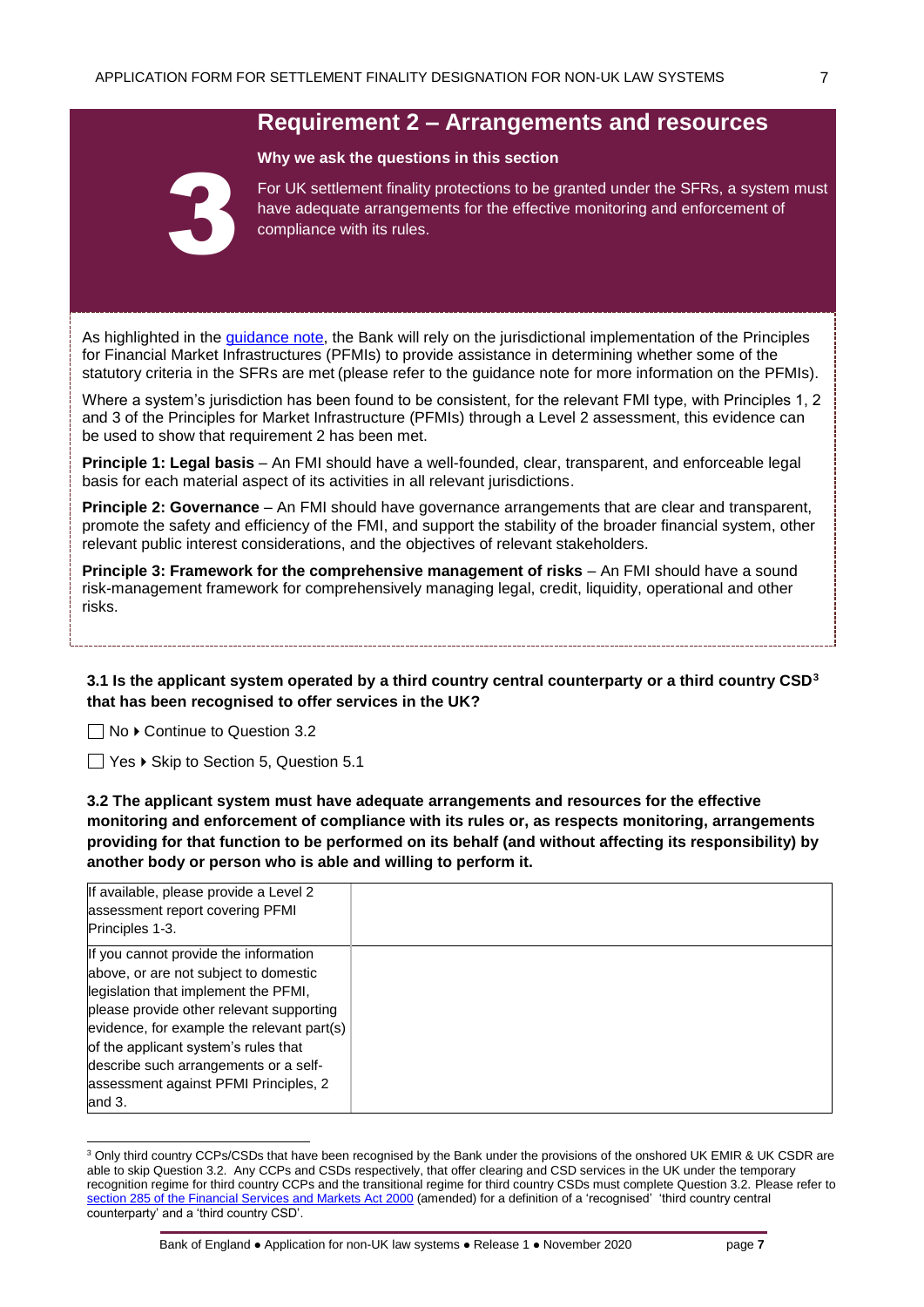# **Requirement 3 - Financial resources**



**Why we ask the questions in this section**

For UK settlement finality protections to be granted under the SFRs, a system operator must have financial resources sufficient for the proper performance of its functions.

Where a system's jurisdiction has been found to be consistent, for the relevant FMI type, with Principles 15, this evidence can be used to show that this requirement has been met.

**Principle 15: General business risk** – An FMI should identify, monitor, and manage its general business risk and hold sufficient liquid net assets funded by equity to cover potential general business losses so that it can continue operations and services as a going concern if those losses materialise. Further, liquid net assets should at all times be sufficient to ensure a recovery or orderly wind-down of critical operations and services.

#### **4.1 The system operator must be able to demonstrate that it has sufficient financial resources for the proper performance of its functions as a system operator.**

| If available, please provide a Level 2 assessment report covering<br>PFMI Principle 15. |  |
|-----------------------------------------------------------------------------------------|--|
| If you cannot provide the information above, or are not subject to                      |  |
| domestic legislation that implements the PFMI, please provide other                     |  |
| relevant supporting evidence, for example:                                              |  |
| A self-assessment against PFMI Principle 15, or<br>$\bullet$                            |  |
| Evidence that the applicant system has sufficient liquid net<br>$\bullet$               |  |
| assets funded by equity so that it can continue operations                              |  |
| and services as a going concern if it incurs general business                           |  |
| losses; or                                                                              |  |
| Part(s) of the applicant system's rules that show this                                  |  |
| requirement can be met by other means. For example, rules                               |  |
| whereby members' fees are adjusted to cover the cost of                                 |  |
| running the system, indemnities, or a liability of members to                           |  |
| cover such cost in addition to any separate provision for the                           |  |
| recovery of fees.                                                                       |  |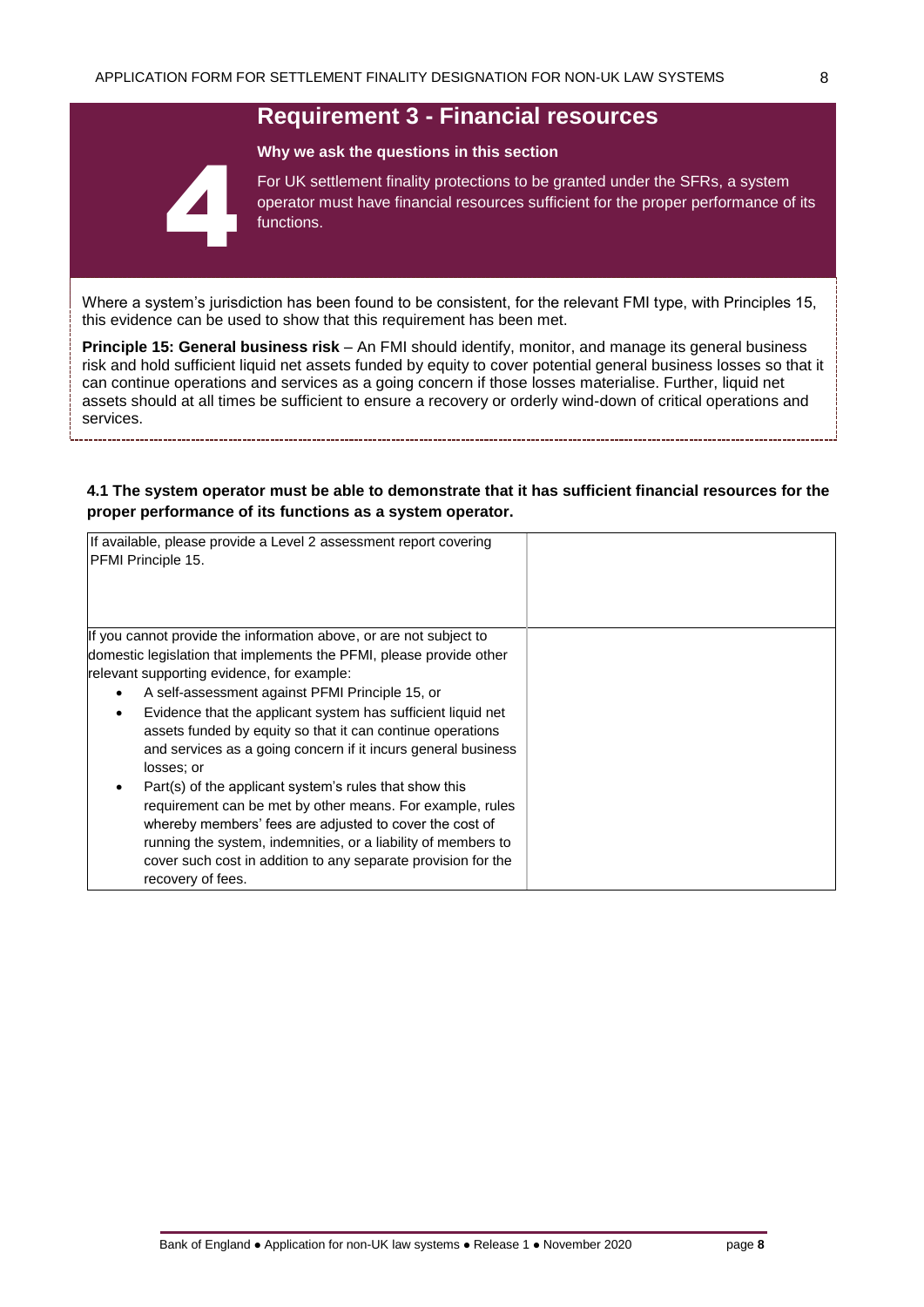**Why we ask the questions in this section**

# **Requirement 4 – Co-operation with other authorities**



For UK settlement finality protections to be granted under the SFRs, a system operator must be able and willing to co-operate with relevant UK supervisory and administrative authorities.

#### **5.1 Can the applicant system confirm that the system is able and willing to share information with the relevant authorities?**

No ▶ The system is not eligible for UK settlement finality protection.

Yes  $\blacktriangleright$  Provide the information below.

Please provide supporting evidence, for example, rule(s) which state that the system and the system operator are entitled to/capable of disclosing and cooperating with the UK regulatory bodies referred to in the SFRs.

 $\Box$  $\Box$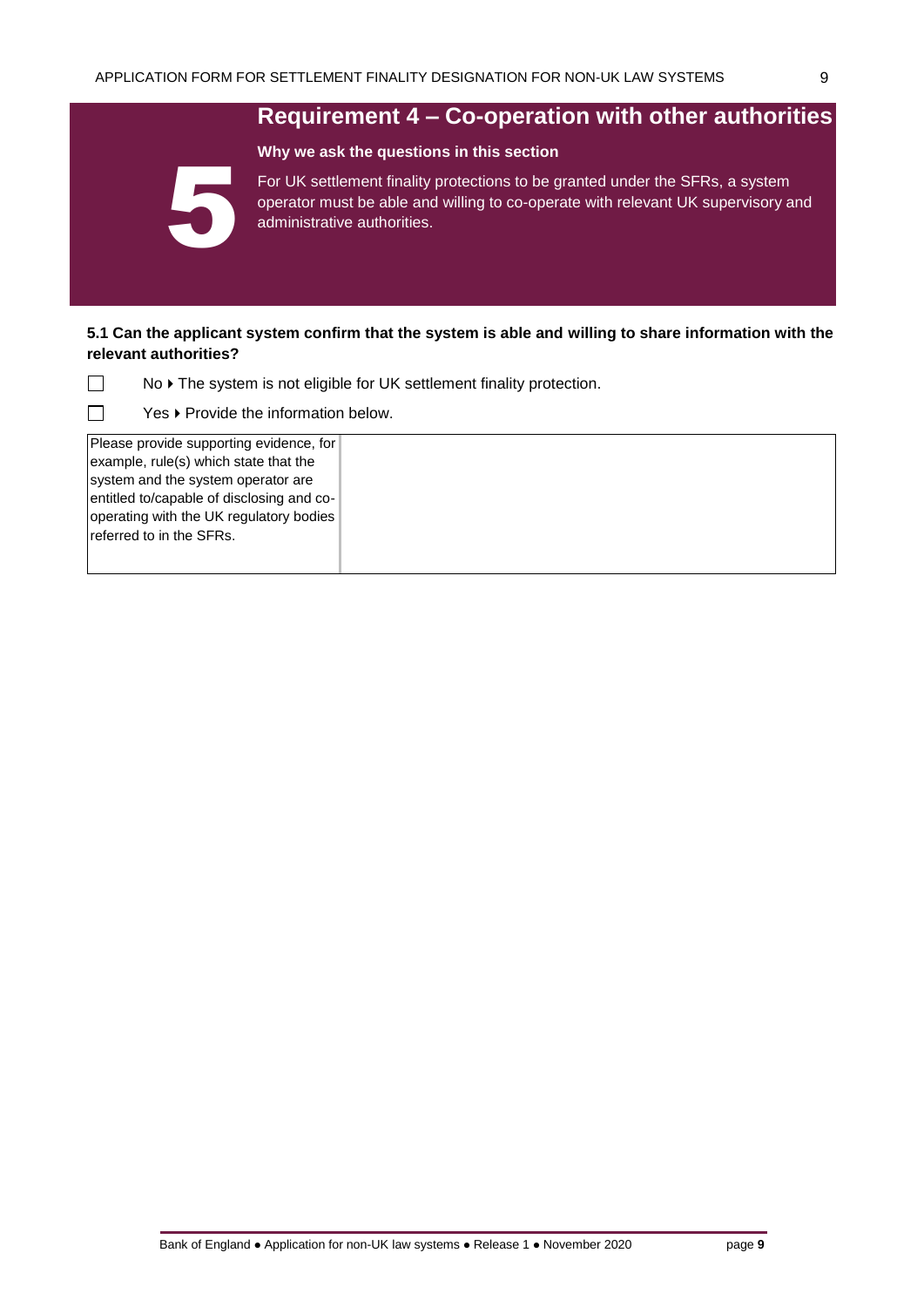# **Requirement 5 – Specific provisions**



#### **Why we ask the questions in this section**

For UK settlement finality protections to be granted under the SFRs, the rules of the non-UK law system must:

- (a) specify the point at which a transfer order takes effect as having been entered into the system,
- (b) specify the point after which a transfer order may not be revoked by a participant or any other party, and
- (c) prohibit the revocation by a participant or any other party of a transfer order from the point specified in accordance with paragraph (b).

## **6.1 Is the applicant system EU SFD designated?**

 $\Box$ No ▶ Continue to Question 6.2

 $\Box$ Yes ▶ Skip to Section 7, Question 7.1

## **6.2 The applicant system must be able to demonstrate that the specific provisions are contained in the applicant system's rules.**

Please provide a copy of the system rules with your application as well as the guidance relating to the system; and specify the part(s) relevant to SFR 5(1), in particular the reference where the "points of entry" and "points of irrevocability" of transfer orders are identified.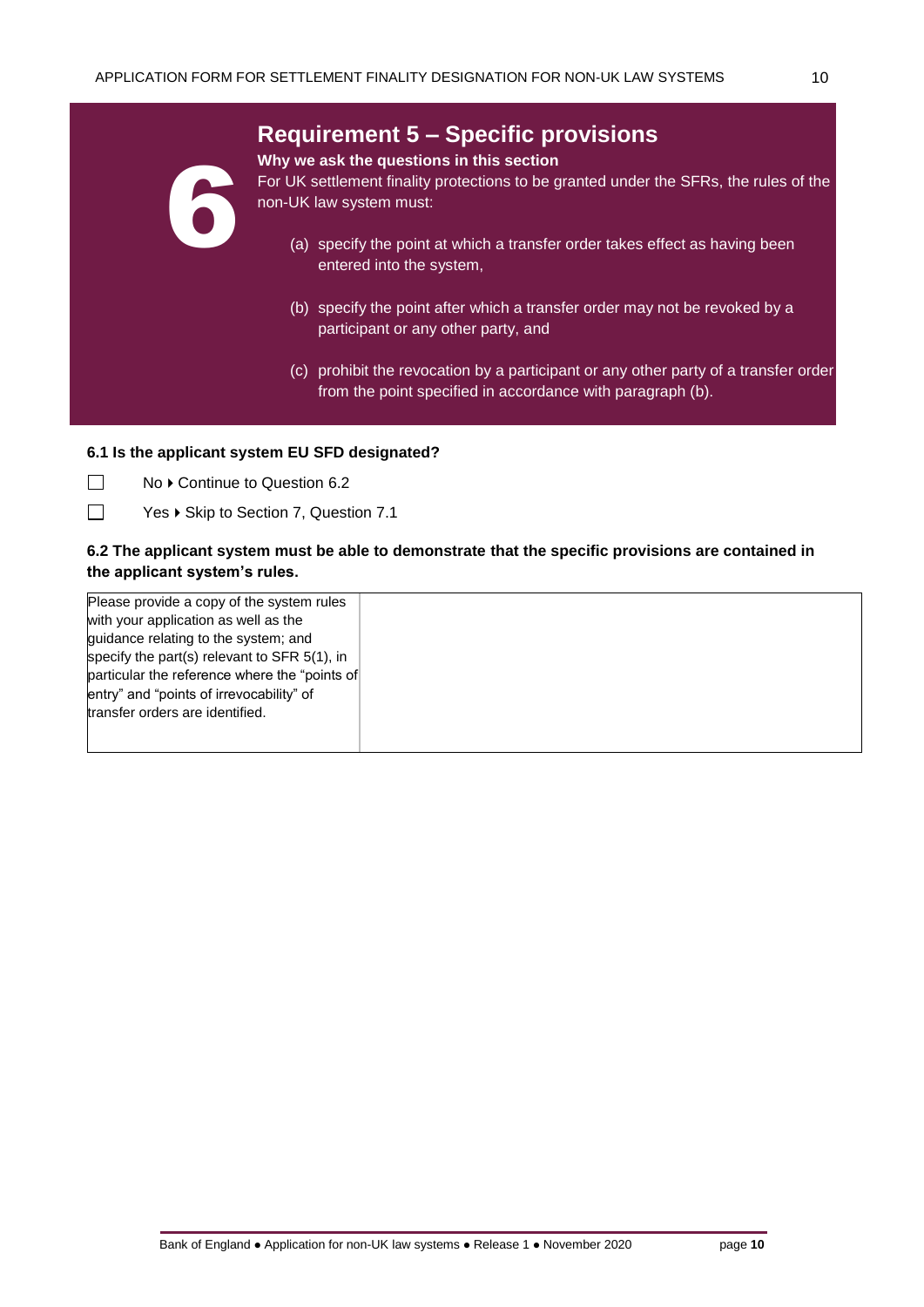# **Requirement 6 – Default arrangements**

#### **Why we ask the questions in this section**

For UK settlement finality protections to be granted under the SFRs, the system must have default arrangements, which are appropriate for that system in all the circumstances.

Where a system's jurisdiction has been found to be consistent, for the relevant FMI type, with Principle 13 of the PFMIs, this can be used to show the requirement has been met.

**Principle 13: Participant-default rules and procedures** – An FMI should have effective and clearly defined rules and procedures to manage a participant default. These rules and procedures should be designed to ensure that the FMI can take timely action to contain losses and liquidity pressures and continue to meet its obligations.

#### **7.1 The applicant system must be able to demonstrate that appropriate default arrangements are in place.**

#### Provide the information below

7

| If available, please provide a Level 2 report covering PFMI<br>Principle 13.                                                                                                                                                                                                                                                                                                                                                                                                                                                                                      |  |
|-------------------------------------------------------------------------------------------------------------------------------------------------------------------------------------------------------------------------------------------------------------------------------------------------------------------------------------------------------------------------------------------------------------------------------------------------------------------------------------------------------------------------------------------------------------------|--|
| If you cannot provide the information above, or are not subject to<br>any domestic legislation that implements the PFMI, please provide<br>details evidencing this statement. For example, details of default<br>arrangements (which deal with the position if a participant<br>becomes, or appears likely to become, incapable of meeting their<br>obligations in respect of transfer orders), including any<br>arrangements for netting or closing of positions or application of<br>transfer of collateral, or a self-assessment against PFMI Principle<br>13. |  |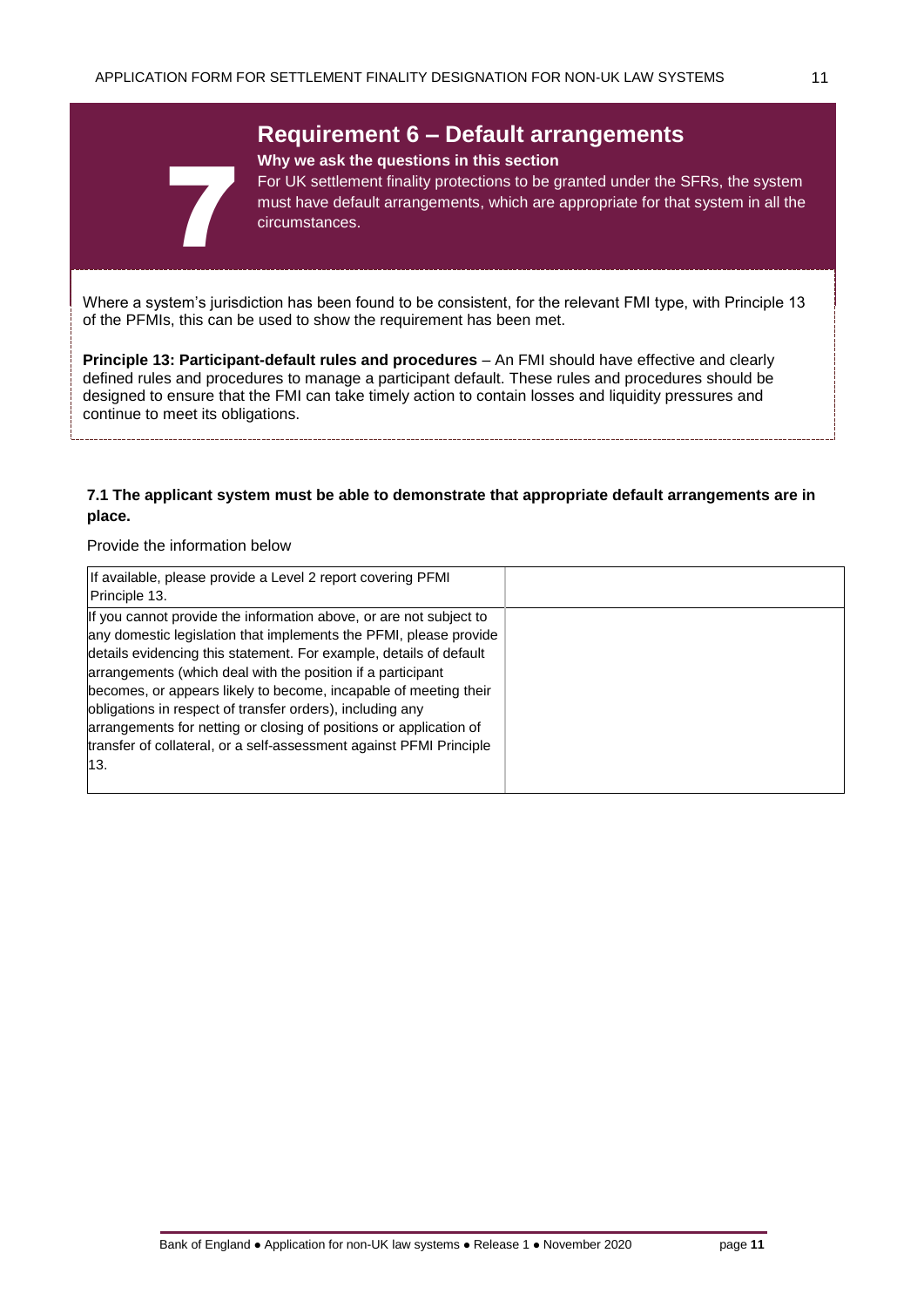|                          | <b>Participants</b><br>Why we ask the questions in this section                                                                                                           |
|--------------------------|---------------------------------------------------------------------------------------------------------------------------------------------------------------------------|
| $\overline{\phantom{a}}$ | The Bank needs to know if the applicant system is requesting indirect participants to<br>be classified as participants and undertakings to be classified as institutions. |
|                          |                                                                                                                                                                           |

**A. Does the applicant system have undertakings participating in the system who are responsible for discharging financial obligations arising from transfer orders effected through the system that it wishes to be classified as institutions?** 

|  | חע |
|--|----|
|  |    |

Yes, please provide further information

# **B. Does the applicant system have indirect participants that it wishes to be classified as participants in the system?**

 $\Box$ No

 $\Box$ 

Yes, please provide further information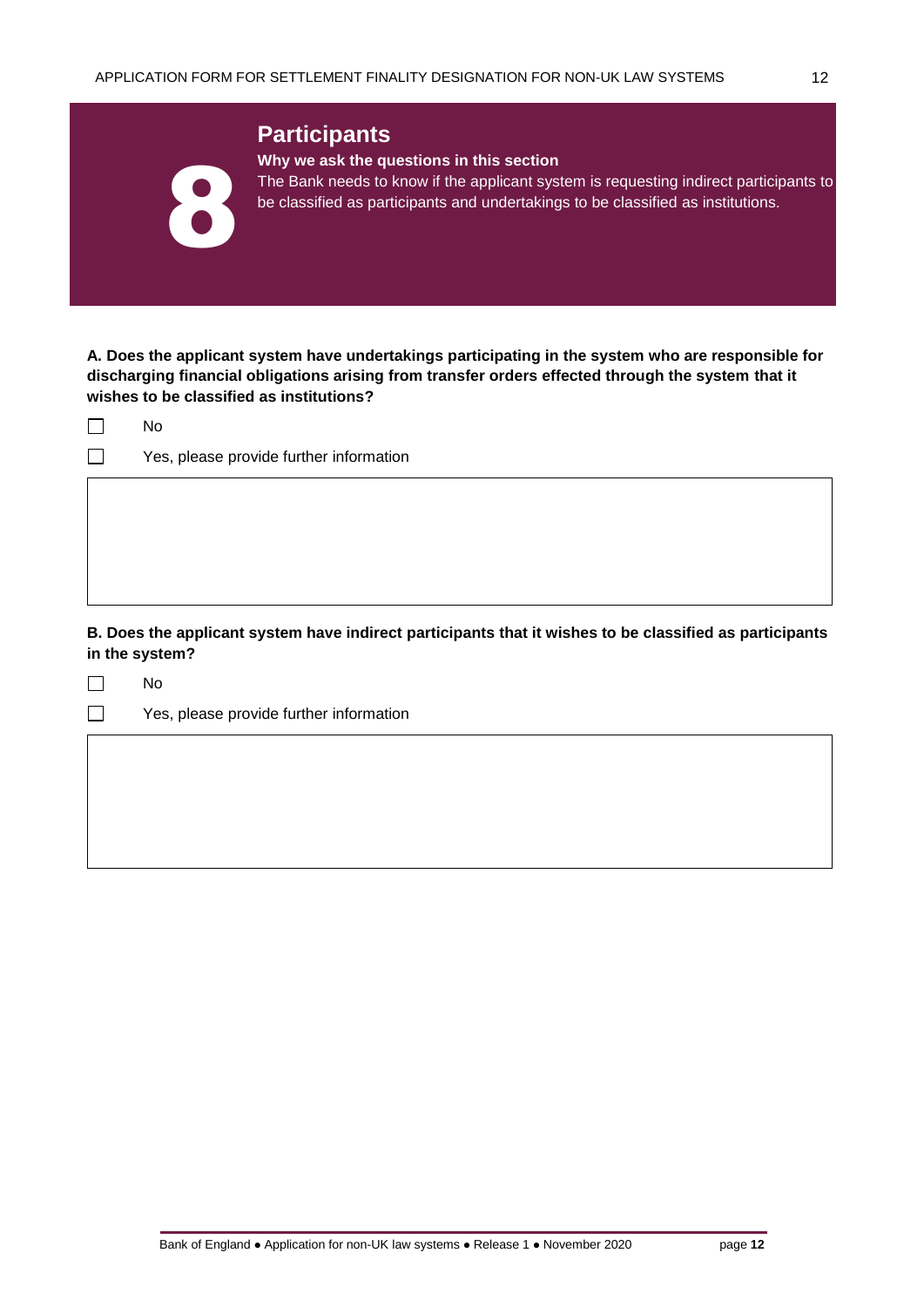| <b>Declaration</b> |  |
|--------------------|--|
| L                  |  |

By submitting this application:

• I confirm that I have appropriate authority to submit an application to enter into the UK settlement finality designation regime on behalf of the below named system (or systems):

|  |  | System(s)* |  |  |
|--|--|------------|--|--|
|--|--|------------|--|--|

- I sign this application on behalf of the applicant system(s).
- I confirm that the information contained with this application represents a true and fair view, to the best of my knowledge and belief, and that I have taken all reasonable steps to ensure that this is the case.
- I confirm that the application system(s) meet all the relevant regulatory requirements in the jurisdiction where it is established.
- I acknowledge that I will notify the Bank of England immediately if there is a significant change to the information given in the form. If I fail to do so, this may result in a delay in the application process.
- I confirm that I give agreement for any information provided in relation to this application to be shared with other UK and non-UK regulators at the Bank's discretion.

| Date                  |  |
|-----------------------|--|
| Name of signatory     |  |
| Position of signatory |  |
| Signature             |  |